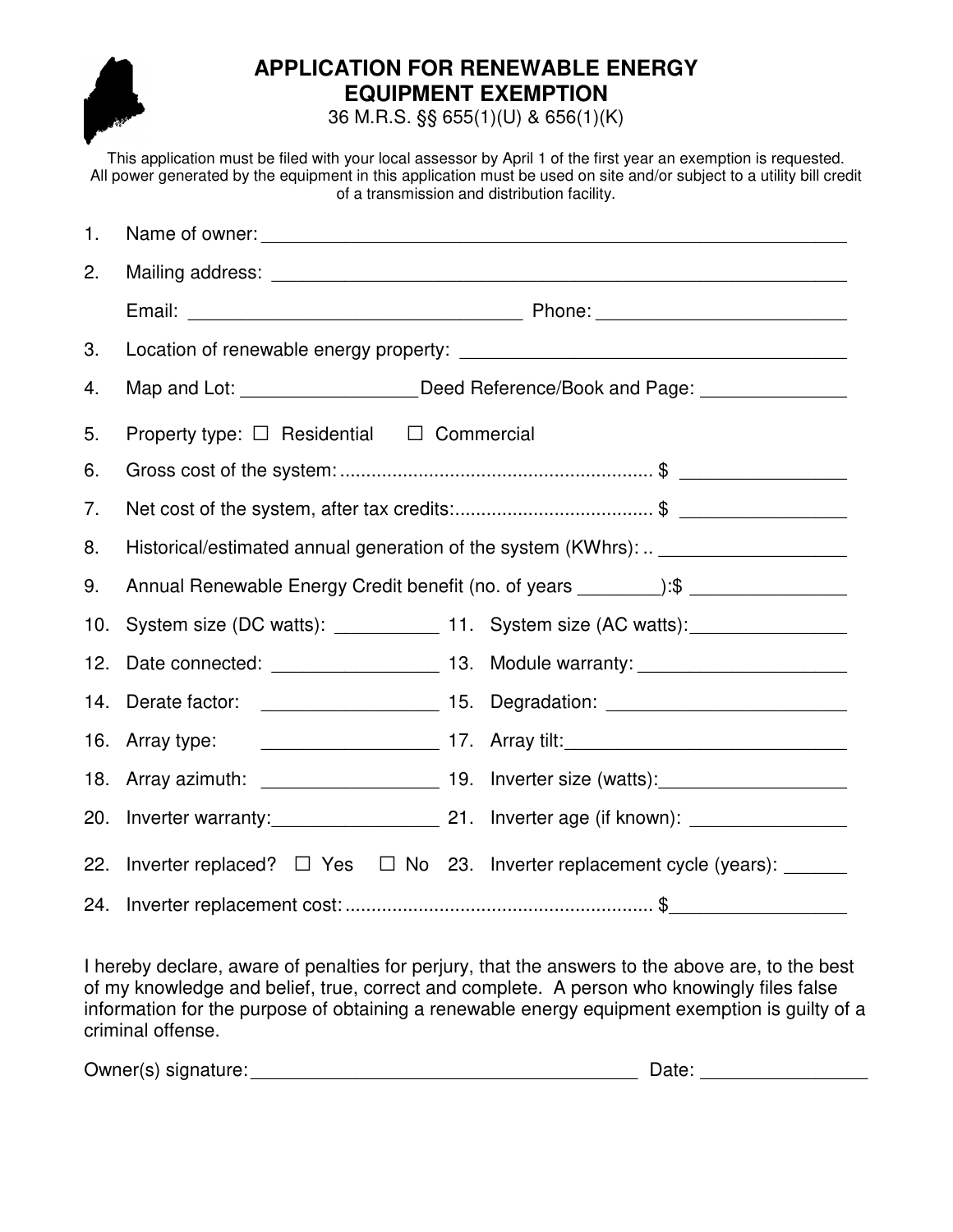## **GENERAL INSTRUCTIONS**

Owners must submit a signed application on or before April 1 of the first year in which exemption is requested. Owners must report any subsequent changes on an amended application to the local assessor.

This is a public document and the information included may be available to third parties, such as real estate professionals.

If you have a question regarding an entry on this form, check with your installer.

Depending on how your municipality currently taxes renewable energy property, you may or may not see a decrease in your overall property value.

**WHERE TO FILE**: File this application with your municipal assessor or with the State Tax Assessor if property is in the unorganized territory.

## **SPECIFIC INSTRUCTIONS**

**Lines 1 & 2:** The name, address, email, and telephone number of the owner should be entered on these lines. If there is more than one owner enter "Multiple Owners" on line 1 and attach a separate sheet listing the information for all owners.

**Lines 3 & 4.** Enter the municipality and county where the renewable energy property is located. If the property is located in more than one municipality, file a separate application for each municipality. Enter the map and lot and the book and page of the parcel where the renewable energy property is located.

**Line 5.** Check the appropriate box for the type of renewable energy property.

**Line 6.** Enter the total cost of the renewable energy system, including all associated parts, installation, and delivery. If the property is leased, enter the total payments over the course of the lease and attach a copy of the lease agreement.

**Line 7.** Enter the amount from line 6 less all anticipated tax credits, government rebates, or post-payment reimbursements.

**Line 8.** Enter the annual output of the system, either as estimated by the manufacturer or as measured by you.

**Line 9.** Enter the annual renewable energy credit you anticipate and the number of years you expect to receive the credit. If you anticipate the credit amount to fluctuate from year-to-year, attach a schedule to this application and enter the average annual benefit on this line.

**Lines 10 & 11.** Enter the system size in both DC and AC watts. This information can be obtained by the manufacturer and may be included with your installation paperwork.

**Line 12.** Enter the date the property was first connected or became operational.

**Line 13.** This information should be included with your installation or contract documents. If not available, enter the default value of 25 years.